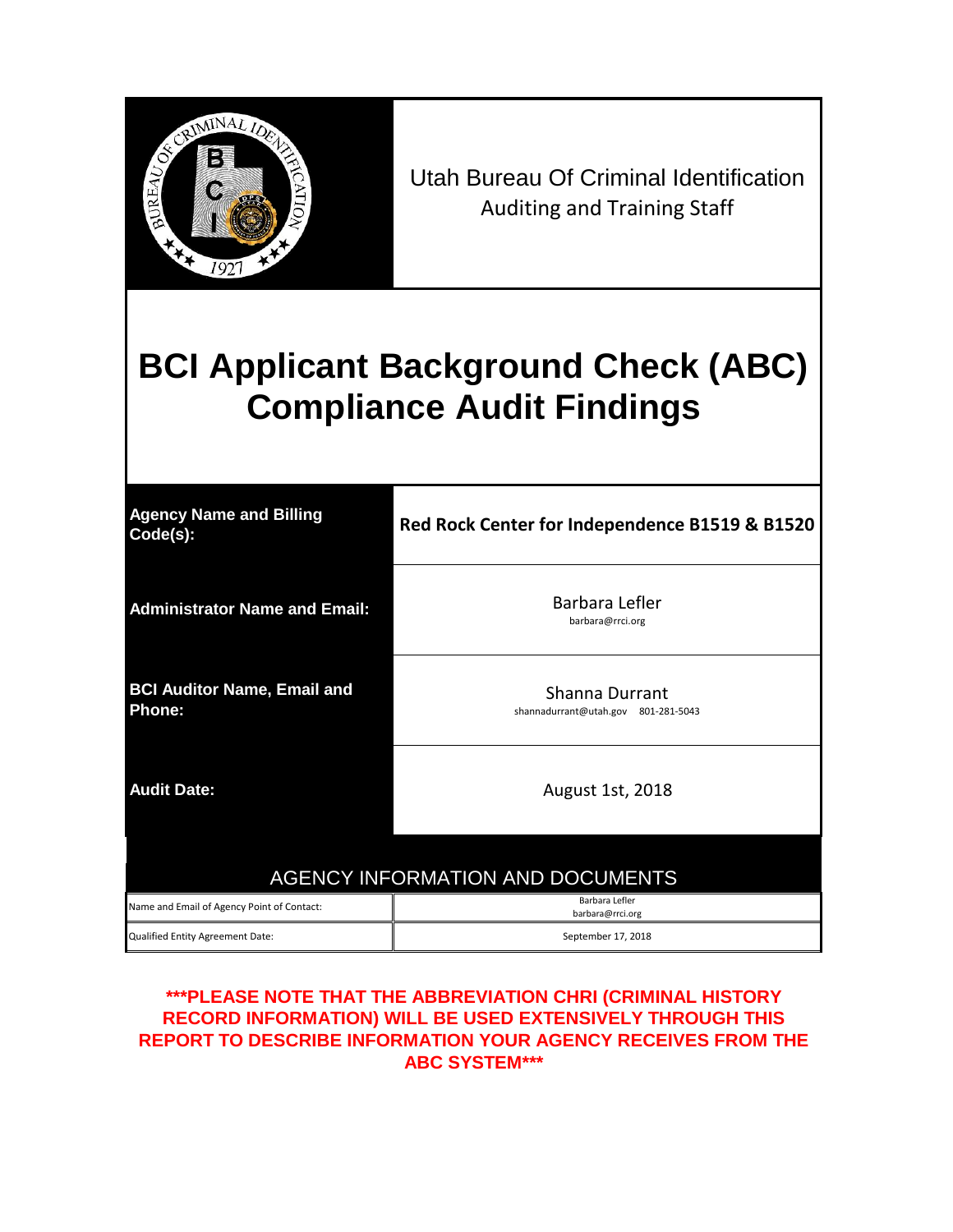|                |                                                                      | CATEGORIES ACCESSED BY AGENCY |
|----------------|----------------------------------------------------------------------|-------------------------------|
| <b>NCIC</b>    | <b>National Criminal</b><br>Information<br>Center                    | <b>TRUE</b>                   |
| <b>WIN</b>     | Western<br>Identification<br><b>Network</b>                          | <b>TRUE</b>                   |
| III-FBI        | <b>National Criminal</b><br><b>History and Arrest</b><br>Information | <b>TRUE</b>                   |
| <b>UCCH</b>    | Utah Criminal<br>History                                             | <b>TRUE</b>                   |
| <b>SWW</b>     | Utah Statewide<br>Warrants                                           | <b>TRUE</b>                   |
| JUV            | Utah Juvenile<br>Records                                             | <b>FALSE</b>                  |
| P <sub>O</sub> | <b>Utah Protective</b><br>Orders                                     | <b>FALSE</b>                  |
| <b>EXP</b>     | Utah Expunged<br>Records                                             | <b>FALSE</b>                  |

| <b>RETAINED/ON-FILE DOCUMENTS</b>                                               | Y/N | <b>Compliance Comment</b>                                                                                       |
|---------------------------------------------------------------------------------|-----|-----------------------------------------------------------------------------------------------------------------|
| Qualified Entity Application                                                    | No  | ALL SIGNED QUALIFIED ENTITY AGREEMENTS BOTH PAST AND PRESENT MUST<br>BE KEPT ON FILE INDEFINITELY BY THE AGENCY |
| Applicant Consent Form(s)                                                       | Yes |                                                                                                                 |
| Transfer Form(s)                                                                | N/A |                                                                                                                 |
| <b>Applicant Fingerprint</b><br>Submission(s)/Background Check<br>Submission(s) | Yes |                                                                                                                 |
| <b>ABC User</b><br>Agreement(s)                                                 | Yes |                                                                                                                 |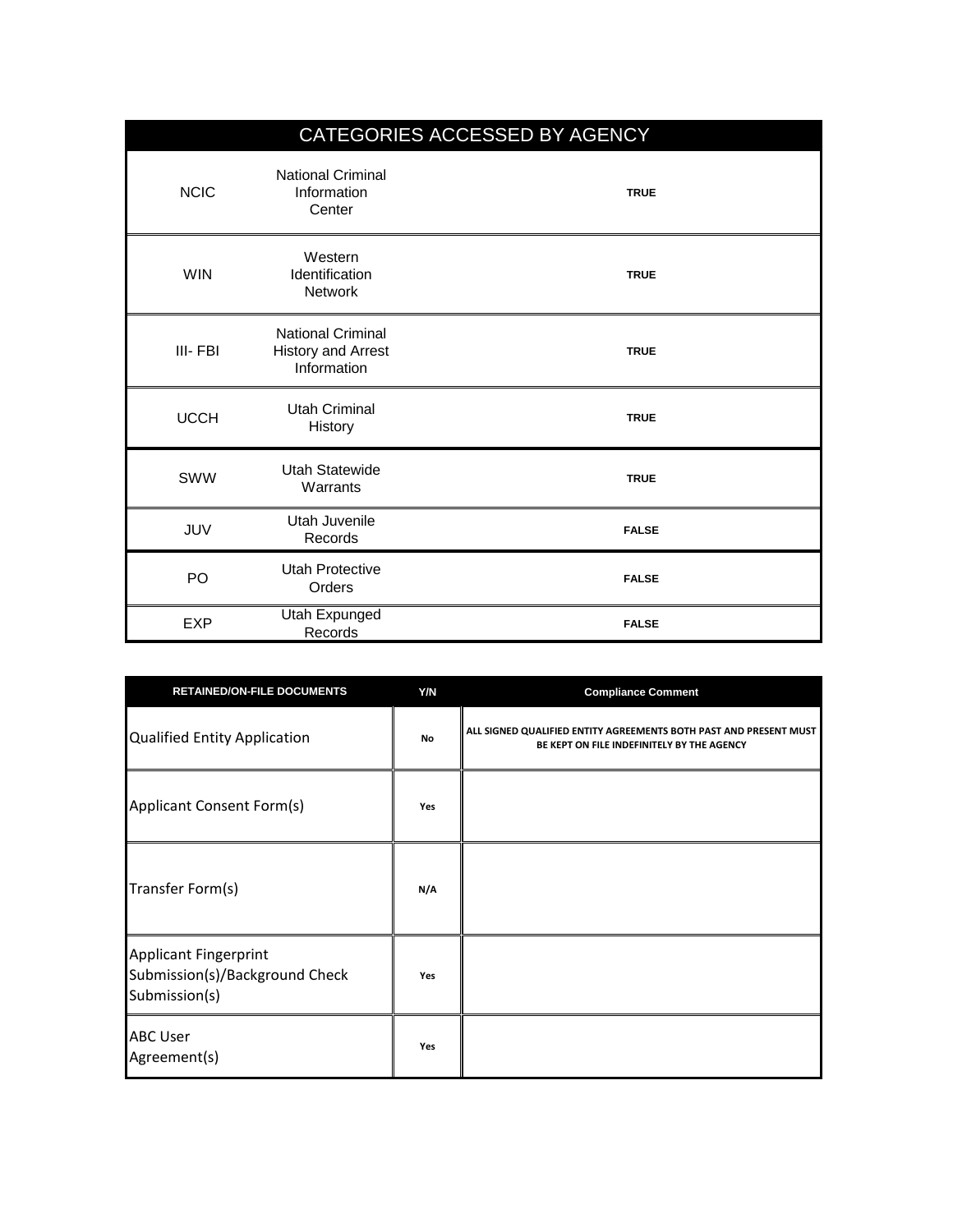| <b>REQUESTED DOCUMENTS SUBMITTED</b> | Y/N | <b>Compliance Comment</b> |
|--------------------------------------|-----|---------------------------|
| Qualified Entity Agreement           | Yes |                           |
| <b>ABC User</b><br>Agreement(s)      | Yes |                           |
| Transfer Form(s)                     | N/A |                           |

|                                                                                                                                       | <b>AUDITING &amp; TRAINING</b> |               |                                      |  |
|---------------------------------------------------------------------------------------------------------------------------------------|--------------------------------|---------------|--------------------------------------|--|
| What materials are used in initial<br>training for new users? Does this<br>agency provide updated training<br>materials to ABC Users? |                                |               |                                      |  |
| <b>COMPLIANCE</b>                                                                                                                     | Yes                            | <b>REASON</b> | PLEASE SEE AUDITOR'S RECOMMENDATIONS |  |
| Does this agency notify BCI of users<br>who should no longer have access to<br>ABC?                                                   |                                |               |                                      |  |
| <b>COMPLIANCE</b>                                                                                                                     | Yes                            | <b>REASON</b> |                                      |  |
| Can this agency provide a list of current<br>users and the billing code(s) they have<br>access to?                                    |                                |               |                                      |  |
| <b>COMPLIANCE</b>                                                                                                                     | Yes                            | <b>REASON</b> |                                      |  |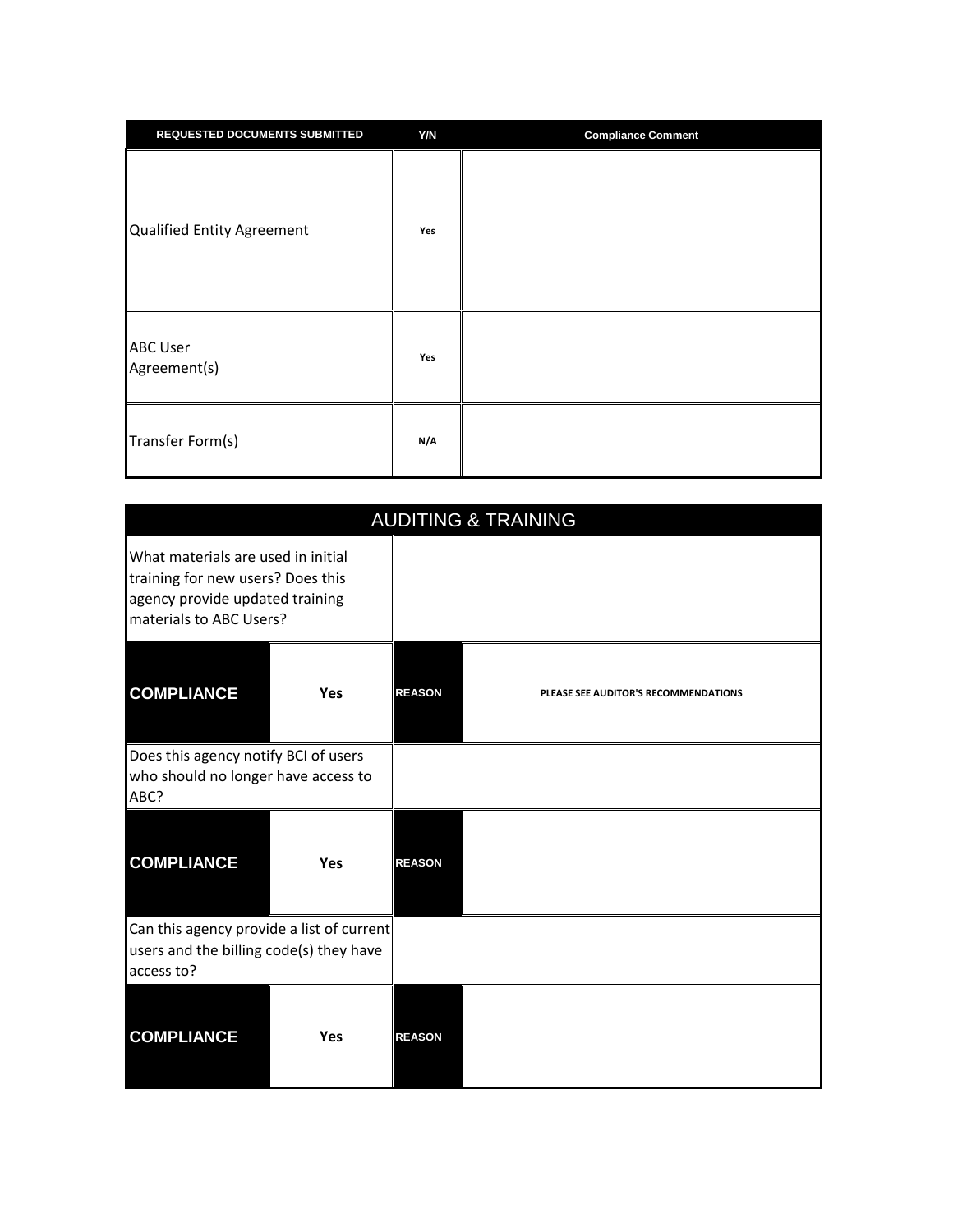| <b>SECURITY</b>                                                                                                               |            |               |  |
|-------------------------------------------------------------------------------------------------------------------------------|------------|---------------|--|
| How is terminals restricted to only<br>authorized personnel?                                                                  |            |               |  |
| <b>COMPLIANCE</b>                                                                                                             | Yes        | <b>REASON</b> |  |
| Are unauthorized personnel allowed in<br>the terminal areas? Are unauthorized<br>personnel able to view CHRI at any<br>point? |            |               |  |
| <b>COMPLIANCE</b>                                                                                                             | Yes        | <b>REASON</b> |  |
| Are printers that are used to print CHRI<br>located in public areas where<br>unauthorized personnel could see it?             |            |               |  |
| <b>COMPLIANCE</b>                                                                                                             | <b>Yes</b> | <b>REASON</b> |  |
| Do users share logons?                                                                                                        |            |               |  |
| <b>COMPLIANCE</b>                                                                                                             | <b>Yes</b> | <b>REASON</b> |  |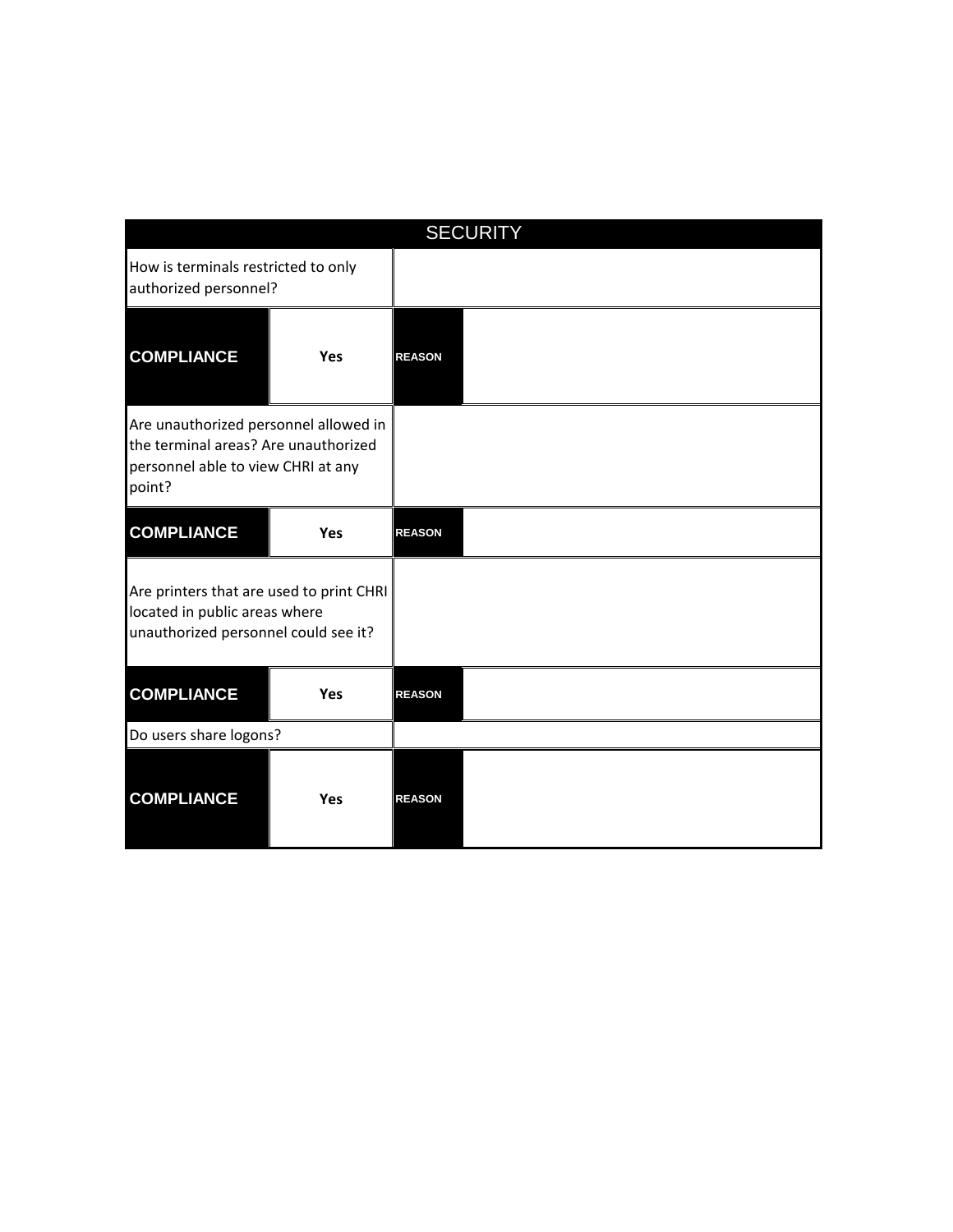| <b>RESULTS &amp; DISSEMINATION</b>                                                                                                            |     |               |  |  |
|-----------------------------------------------------------------------------------------------------------------------------------------------|-----|---------------|--|--|
| Does this agency ensure criminal<br>record history information (CHRI) is<br>only used for the official purpose for<br>which it was requested? |     |               |  |  |
| <b>COMPLIANCE</b>                                                                                                                             | Yes | <b>REASON</b> |  |  |
| Is CHRI shared only with those<br>individuals within your agency who are<br>a part of the determination of an<br>applicant's eligibility?     |     |               |  |  |
| <b>COMPLIANCE</b>                                                                                                                             | Yes | <b>REASON</b> |  |  |
| Is CHRI disseminated during a public<br>hearing?                                                                                              |     |               |  |  |
| Is the hearing a formally established requirement?                                                                                            |     |               |  |  |
| Is the applicant made aware prior to the hearing<br>that CHRI will be disclosed/disseminated?                                                 |     |               |  |  |
| If an applicant withdraws from the application<br>process entirely, is CHRI still<br>disclosed/disseminated during the hearing?               |     |               |  |  |
| <b>COMPLIANCE</b>                                                                                                                             | Yes | <b>REASON</b> |  |  |
| Does this agency receive CHRI from<br>another agency or disseminate to<br>another agency (secondary<br>dissemination)?                        |     |               |  |  |
| <b>COMPLIANCE</b>                                                                                                                             | Yes | <b>REASON</b> |  |  |
| Does this agency log secondary<br>dissemination?                                                                                              |     |               |  |  |
| <b>COMPLIANCE</b>                                                                                                                             | Yes | <b>REASON</b> |  |  |
| What does this agency record in<br>secondary dissemination logs?                                                                              |     |               |  |  |
| <b>COMPLIANCE</b>                                                                                                                             | Yes | <b>REASON</b> |  |  |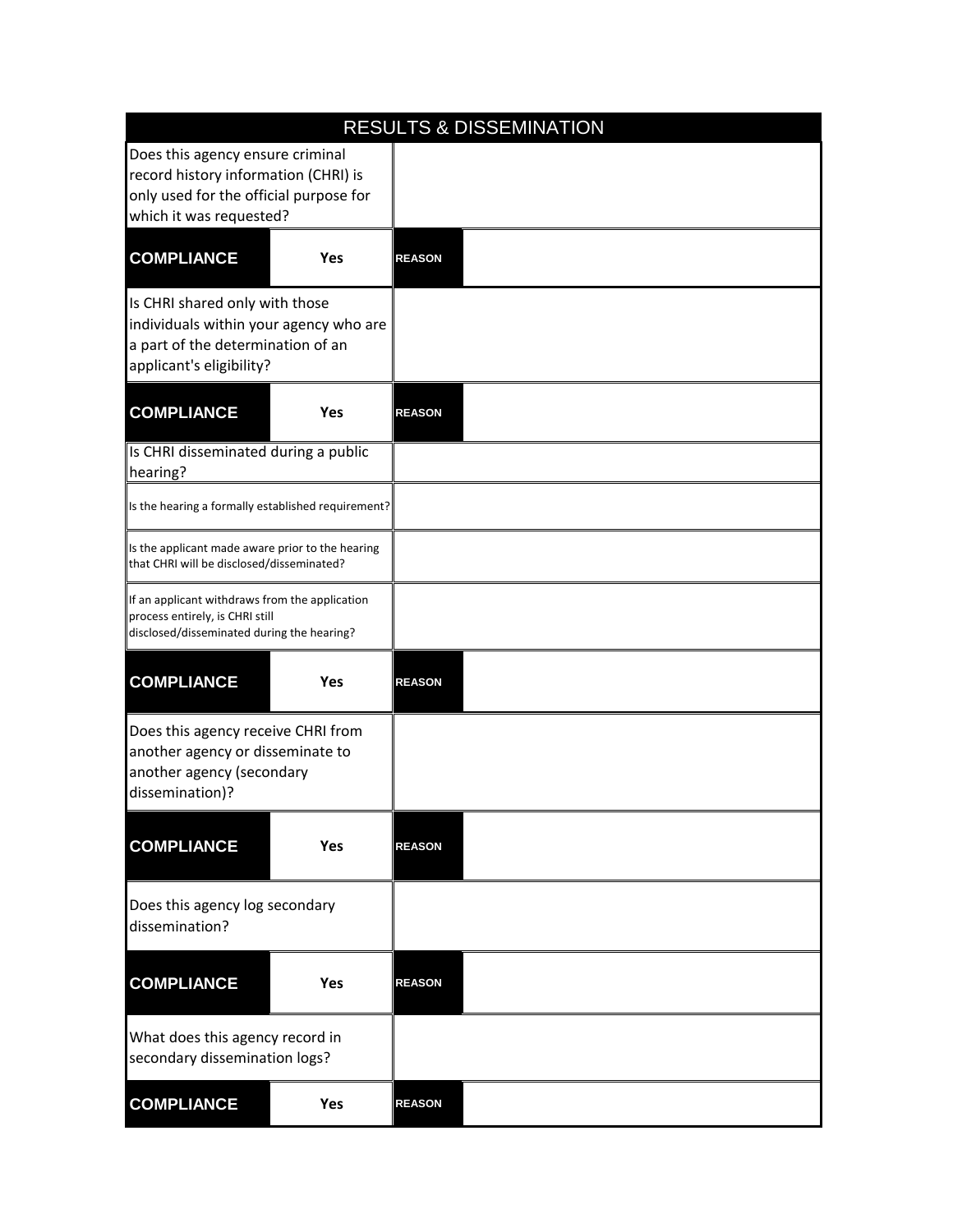| <b>RETENTION &amp; DESTRUCTION</b>                                                                                                |            |               |  |  |
|-----------------------------------------------------------------------------------------------------------------------------------|------------|---------------|--|--|
| Is CHRI maintained by your agency?                                                                                                |            |               |  |  |
| <b>COMPLIANCE</b>                                                                                                                 | Yes        | <b>REASON</b> |  |  |
| How is CHRI stored by your agency?                                                                                                |            |               |  |  |
| <b>COMPLIANCE</b>                                                                                                                 | <b>Yes</b> | <b>REASON</b> |  |  |
| Does your agency outsource or have<br>contact with another agency to<br>perform non-criminal justice<br>administrative functions? |            |               |  |  |
| Fitness & Suitability Determinations-<br><b>Human Resources</b>                                                                   |            |               |  |  |
| <b>Shredding or Record Destruction</b>                                                                                            |            |               |  |  |
| <b>Record Retention</b>                                                                                                           |            |               |  |  |
| <b>COMPLIANCE</b>                                                                                                                 | <b>Yes</b> | <b>REASON</b> |  |  |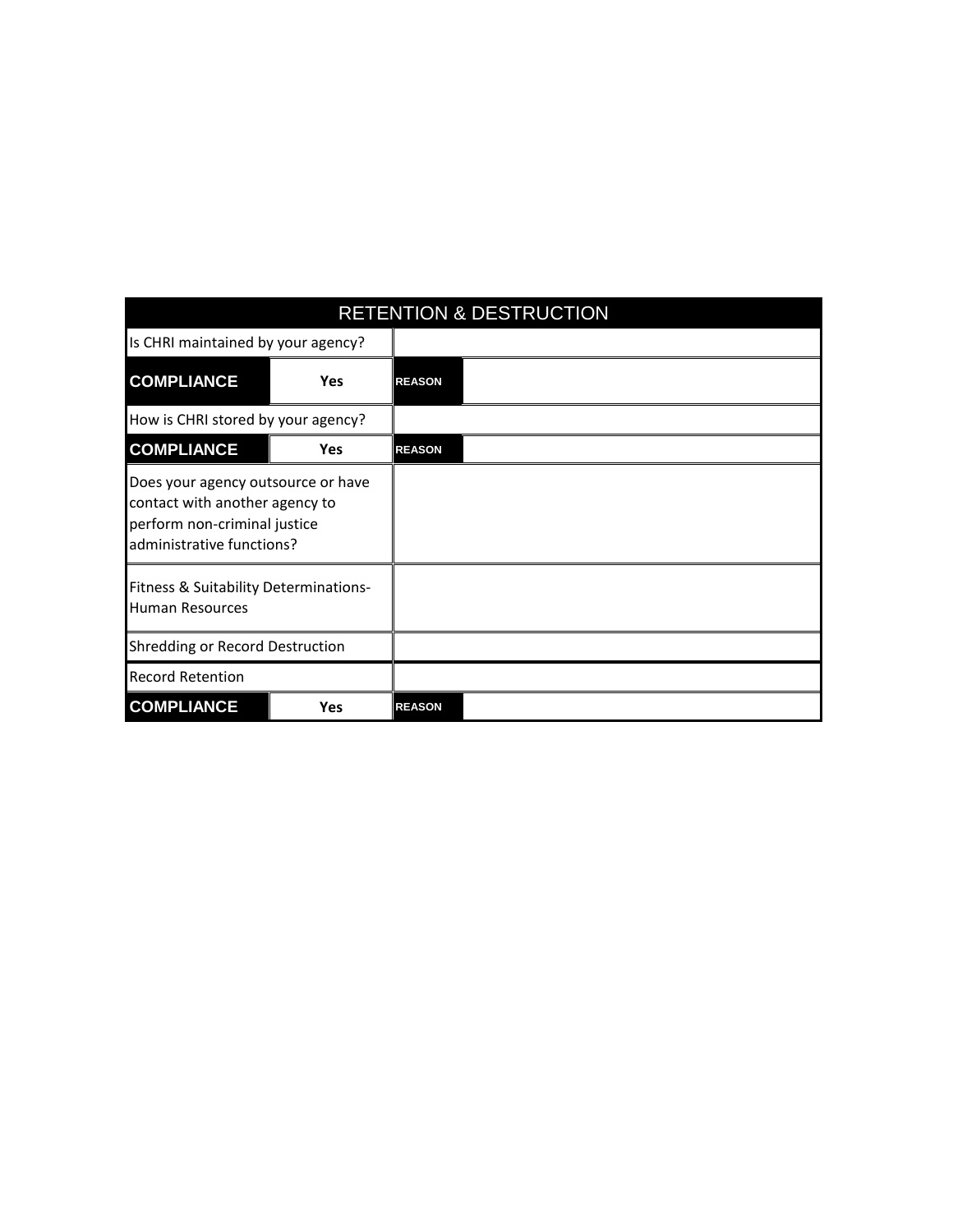|                                                                                                                                                                                                                   |            | <b>CONSENT &amp; PRIVACY</b> |                                                                                                                                                                                  |
|-------------------------------------------------------------------------------------------------------------------------------------------------------------------------------------------------------------------|------------|------------------------------|----------------------------------------------------------------------------------------------------------------------------------------------------------------------------------|
| Does your agency require applicants to<br>sign a consent form to request their<br>CHRI and other information?                                                                                                     |            |                              |                                                                                                                                                                                  |
| <b>COMPLIANCE</b>                                                                                                                                                                                                 | <b>Yes</b> | <b>REASON</b>                | PLEASE SEE THE COMPLIANCE SUMMARY SECTION                                                                                                                                        |
| Are applicants informed in writing that<br>their fingerprints will be sent to BCI for<br>a search against local, state, and<br>federal criminal records?                                                          |            |                              |                                                                                                                                                                                  |
| <b>COMPLIANCE</b>                                                                                                                                                                                                 | <b>No</b>  | <b>REASON</b>                | ALL APPLICANTS MUST BE INFORMED IN WRITING BEFORE THEIR<br>FINGERPRINTS ARE SUBMITTED WHAT DATABASES WILL BE CHECKED DURING<br>THE COURSE OF THE BACKGROUND CHECK.               |
| Do applicants acknowledge the use of<br>their fingerprints for a CHRI check?                                                                                                                                      |            |                              |                                                                                                                                                                                  |
| <b>COMPLIANCE</b>                                                                                                                                                                                                 | <b>Yes</b> | <b>REASON</b>                |                                                                                                                                                                                  |
| Do applicants acknowledge the use of<br>their fingerprints for ongoing<br>monitoring and comparison against<br>future submissions to state, regional,<br>or federal database and latent<br>fingerprint inquiries? |            |                              |                                                                                                                                                                                  |
| <b>COMPLIANCE</b>                                                                                                                                                                                                 | <b>Yes</b> | <b>REASON</b>                | N/A- AGENCY NOT ENABLED WITH RAPBACK NOTIFICATIONS                                                                                                                               |
| Does your agency provide the<br>opportunity for the applicant to<br>challenge the accuracy and the<br>completeness of their CHRI or other<br>information?                                                         |            |                              |                                                                                                                                                                                  |
| <b>COMPLIANCE</b>                                                                                                                                                                                                 | No         | <b>REASON</b>                | CONFLICTING INFORMATION GIVEN BY AGENCY. PLEASE SEE THE COMPLIANCE<br>SUMMARY SECTION.                                                                                           |
| Are there written procedures for<br>challenging the accuracy and<br>completeness of CHRI or other<br>information?                                                                                                 |            |                              |                                                                                                                                                                                  |
| <b>COMPLIANCE</b>                                                                                                                                                                                                 | <b>No</b>  | <b>REASON</b>                | AGENCIES MUST PROVIDE THE INSTRUCTIONS TO APPLICANTS ON HOW TO<br>OBTAIN A CHANGE, CORRECTION, OR UPDATE IN CHRI OR OTHER<br>INFORMATION WITH BOTH THE FBI AND THE STATE OF UTAH |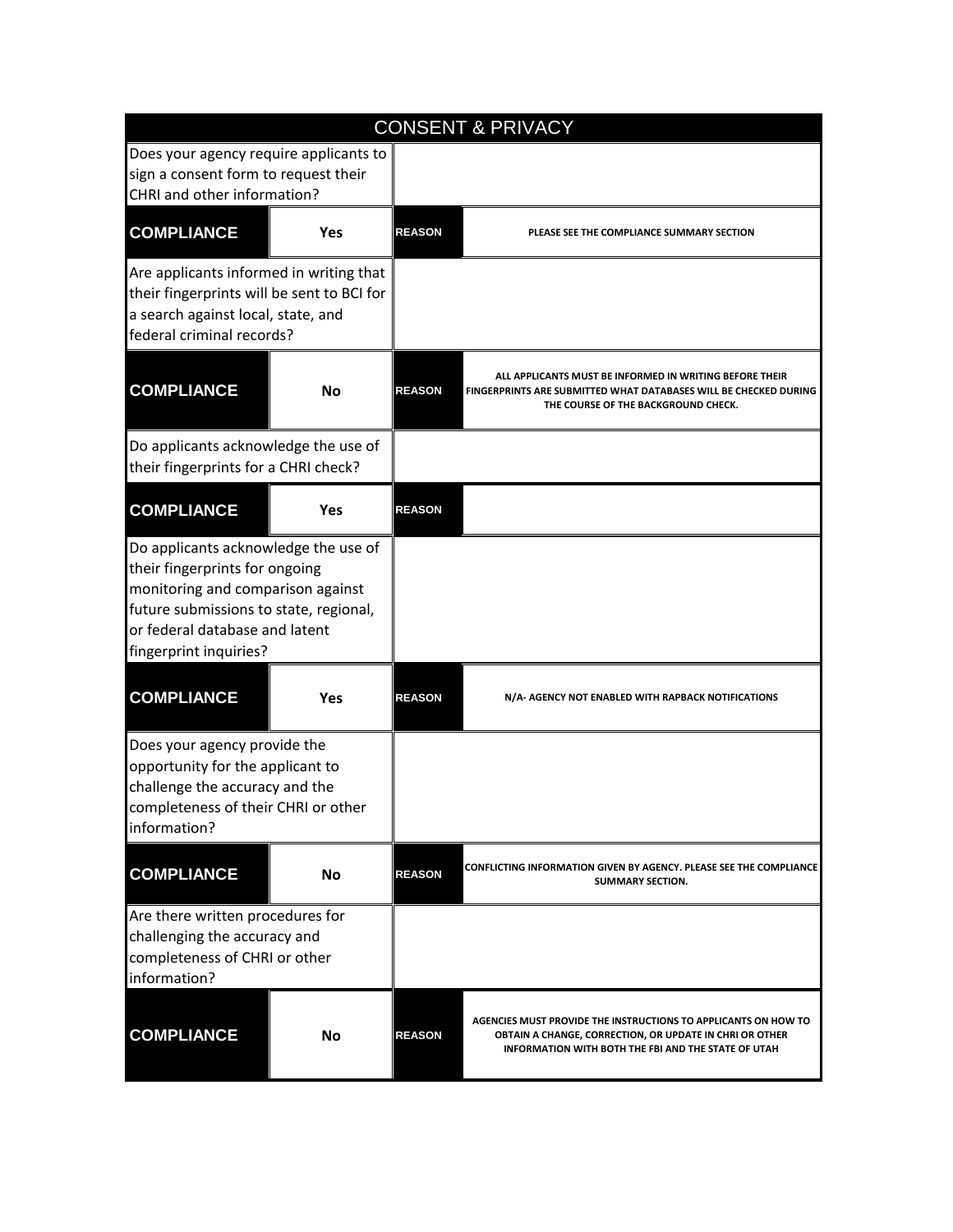|                                                                                                                                                                                                                                                                                           |            |               | STATUTORY AUTHORITY & SUBMISSIONS                                                                                    |
|-------------------------------------------------------------------------------------------------------------------------------------------------------------------------------------------------------------------------------------------------------------------------------------------|------------|---------------|----------------------------------------------------------------------------------------------------------------------|
| What statutory authority does your<br>agency use to request CHRI?                                                                                                                                                                                                                         |            |               |                                                                                                                      |
| <b>COMPLIANCE</b>                                                                                                                                                                                                                                                                         | <b>Yes</b> | <b>REASON</b> | THE NATIONAL CHILD PROTECTION ACT / VOLUNTEERS FOR CHILDREN ACT<br>(NCPA/VCA). THIS IS NOT A FINDING.                |
| What job titles or populations are your<br>agency allowed to request CHRI under<br>your designated statutory authority?                                                                                                                                                                   |            |               |                                                                                                                      |
| <b>COMPLIANCE</b>                                                                                                                                                                                                                                                                         | <b>No</b>  | <b>REASON</b> | PLEASE LIST WHAT JOB TITLES AND THEIR PRIMARY DUTIES THAT RELATE<br>DIRECTLY TO CONTACT WITH VULNERABLE POPULATIONS. |
| Can this agency provide specific<br>supporting information on all<br>fingerprint submissions upon request?<br>(fingerprint cards, livescan<br>authorization forms, or other<br>documentation to show the correct<br>statutory authority and purpose for the<br>background check was used) |            |               |                                                                                                                      |
| <b>COMPLIANCE</b>                                                                                                                                                                                                                                                                         | <b>Yes</b> | <b>REASON</b> |                                                                                                                      |
| Are fingerprint submissions maintained<br>in a database or in files by your<br>agency? (fingerprint cards, livescan<br>authorization forms, or other<br>documentation)                                                                                                                    |            |               |                                                                                                                      |
| <b>COMPLIANCE</b>                                                                                                                                                                                                                                                                         | Yes        | <b>REASON</b> |                                                                                                                      |
| Does your agency update BCI of any<br>changes in statutory authority?                                                                                                                                                                                                                     |            |               |                                                                                                                      |
| <b>COMPLIANCE</b>                                                                                                                                                                                                                                                                         | <b>Yes</b> | <b>REASON</b> |                                                                                                                      |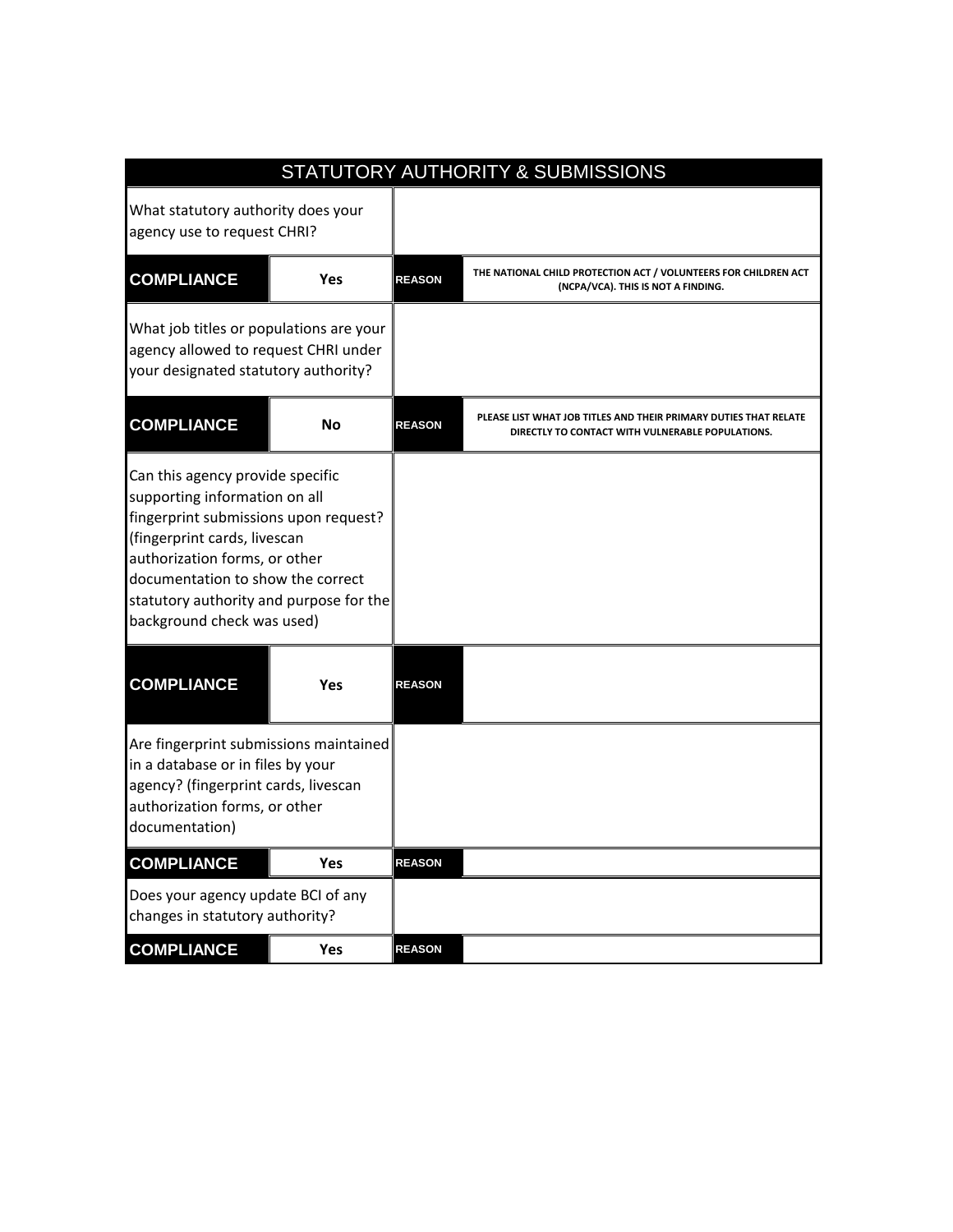| RAP BACK MAINTENANCE                                                                                  |            |               |                                                                                                                                    |  |
|-------------------------------------------------------------------------------------------------------|------------|---------------|------------------------------------------------------------------------------------------------------------------------------------|--|
| What type of RapBack is this agency<br>authorized to use?                                             |            |               |                                                                                                                                    |  |
| <b>COMPLIANCE</b>                                                                                     | Yes        | <b>REASON</b> | YOUR AGENCY IS NOT ENABLED WITH RAPBACK NOTIFICATIONS. PLEASE<br><b>CONTACT BCI IF YOU WOULD LIKE TO LEARN MORE ABOUT RAPBACK.</b> |  |
| Does your agency validate its RapBack<br>enabled applicants as active?                                |            |               |                                                                                                                                    |  |
| <b>COMPLIANCE</b>                                                                                     | <b>Yes</b> | <b>REASON</b> | N/A- AGENCY NOT ENABLED WITH RAPBACK NOTIFICATIONS                                                                                 |  |
| Does your agency remove applicants<br>from RapBack that are no longer under<br>your agency's purview? |            |               |                                                                                                                                    |  |
| <b>COMPLIANCE</b>                                                                                     | <b>Yes</b> | <b>REASON</b> | N/A- AGENCY NOT ENABLED WITH RAPBACK NOTIFICATIONS                                                                                 |  |
| How soon do you remove applicants<br>from RapBack?                                                    |            |               |                                                                                                                                    |  |
| <b>COMPLIANCE</b>                                                                                     | <b>Yes</b> | <b>REASON</b> | N/A- AGENCY NOT ENABLED WITH RAPBACK NOTIFICATIONS                                                                                 |  |